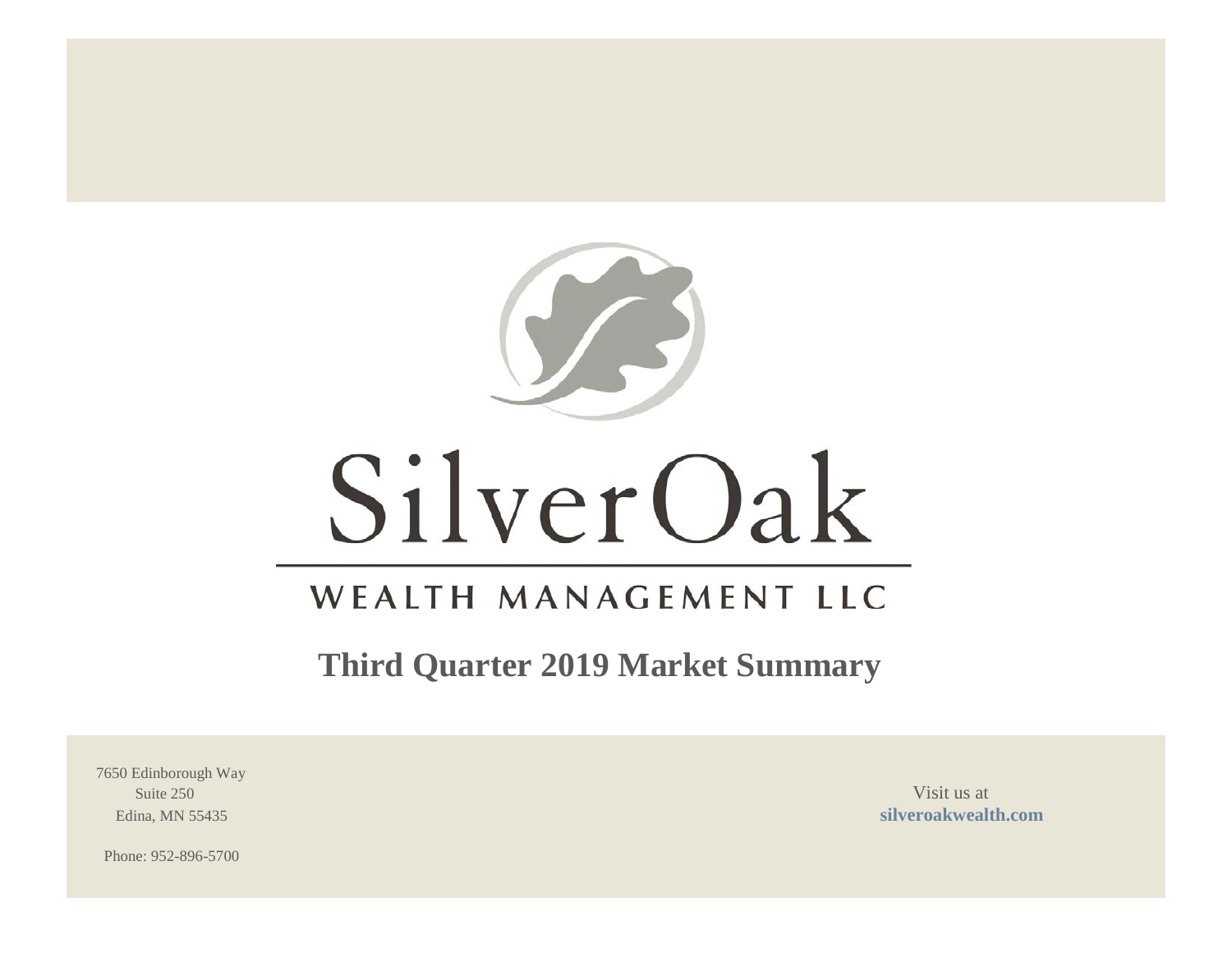# **Third Quarter 2019 Market Summary**

When investors create their long-term investment plan, ideally they should rely on hard data and a time-tested financial philosophy to help them make decisions. The day-to-day seesaw of the stock market should be set aside in favor of a measured, rational plan designed to weather any obstacle ahead. On paper, the map is easy to understand, and seems even easier to follow. But in reality, any personal financial odyssey will be beset with sirens on the road calling to lead the investor astray.

The highly-eventful third quarter was no exception. You may have seen the talking heads or heard the squawk box blaring about global trade, recession probabilities, or the impact of fiscal deficits and negative interest rates. It may feel like volatility has picked up. For entertainment, the media highlights the equity market's gyrations in part because it elicits jubilation and anguish. A simple long-term disciplined plan does not sell a lot of papers.

When bombarded with this cacophony of information, you may be wondering how these items affect you, either in the short-term or over the long-term. In times like this, it is essential to maintain perspective and not get pulled down the rabbit hole. Short-term events are bumps in the road when compared to the overall scope of an investor's financial journey. The 24-hour news cycle may have you believe that recent economic and political events have led to more volatile markets, whereas long-term data tells a less salacious, less marketable story. Market volatility for much of 2016-2017 was historically low, so an uptick, as we have seen recently, feels mountainous, even though volatility has simply returned to long-term averages.

The market narrative and returns experienced in the third quarter were a continuation of what has occurred over the past few years, oscillating between risk appetites. Despite declining manufacturing data, U.S. large company stocks, represented by the S&P 500 Index, are near all-time highs and were up 1.7% during the third quarter of 2019. Other areas of the equity market have not performed as well. U.S. small company stocks, represented by the Russell 2000 Index, had negative returns of 2.4% during the quarter and are down 8.9% over the past year. Deteriorating global trade has been a bigger drag on international stocks, represented by the MSCI ACWI ex US Index, which were down 1.8% during the quarter.

For the quarter, the Bloomberg Barclays U.S. Aggregate Bond Index, which represents a broad basket of bonds, was up 2.3%. Bond returns over the past year have been very strong as interest rates have continued to decline. The Fed lowered the federal funds rate in July and September, which were the first interest rate cuts since 2008. As geopolitical

uncertainty continues to negatively impact global economies, many investors feel the Fed will continue to lower rates in concert with other central banks and provide a backstop for risk assets. However, the Fed has been reluctant to firmly outline future monetary easing.

# **Broad Market Index Returns Third Quarter 2019**



Every plan seems perfect until it is challenged, and it can be hard to keep steady footing when the news of the day seems to demand immediate action. To stay grounded, it is important to remember that prudent investment strategies typically include portfolios with some combination of both bonds and stocks (i.e. a balanced portfolio). As such, these portfolios will not experience the full drama of the stock market due to the "ballast" provided by bonds. A balanced portfolio, though effective in meeting investors' goals, comes with its own trials – mainly behavioral. Due to its "slow and steady" approach, a balanced portfolio may leave investors wanting more in a bullish market. In the table below, however, you will see that investor mindsets change as quickly as the markets do, and over time, a blend of both stocks and bonds has provided favorable investment returns.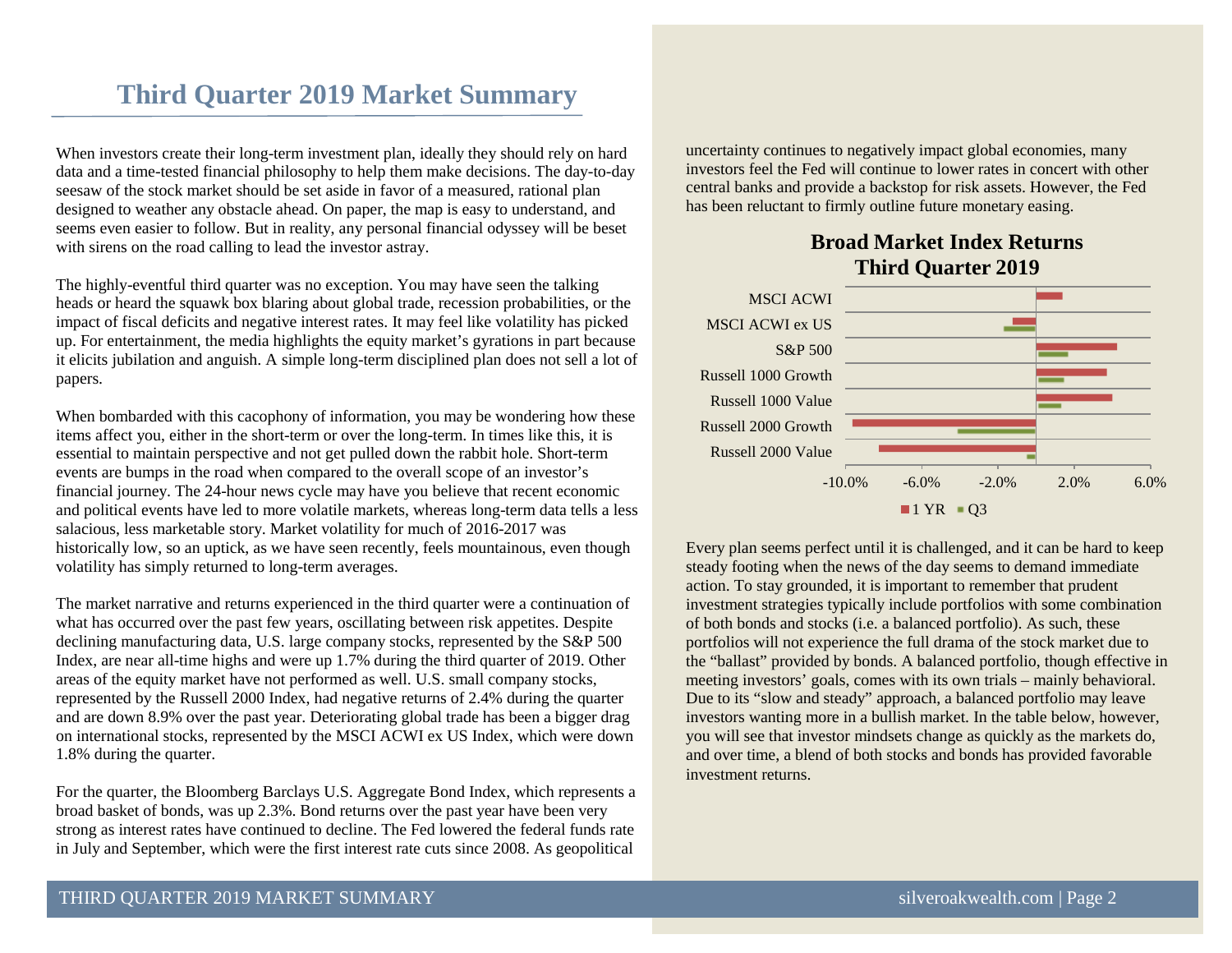#### **Third Quarter 2019 Market Summary (continued)**

| Years               | Global<br><b>Stocks</b> | Global<br><b>Bonds</b> | <b>Global</b><br><b>Balanced</b><br>(60%<br>stocks/<br>40%<br>bonds) | <b>Investor Mindset</b> |
|---------------------|-------------------------|------------------------|----------------------------------------------------------------------|-------------------------|
| 2000-2002           | $-41.1%$                | 22.1%                  | $-20.1%$                                                             | "Why do I own stocks?"  |
| 2003-2007           | 136.4%                  | 37.1%                  | 91.6%                                                                | "Why do I own bonds?"   |
| 2008                | $-42.3%$                | 4.8%                   | $-24.7%$                                                             | "Why do I own stocks?"  |
| 2009-2017           | 181.8%                  | 29.4%                  | 110.5%                                                               | "Why do I own bonds?"   |
| 2018-2019           | 4.2%                    | 5.1%                   | 4.8%                                                                 | "Why do I own stocks?"  |
| Cumulative          | 135.9%                  | 138.4%                 | 154.0%                                                               |                         |
| Returns             |                         |                        |                                                                      |                         |
| Growth of<br>\$100k | \$235,846               | \$238.435              | \$254,003                                                            |                         |

\*Global Stock: MSCI ACWI IMI NR, Global Bonds: BBgBarc Global Agg TR, Global Balanced is rebalanced semi-annually from 2000-2019

Maintaining perspective on the short-term environment vs. a long-term plan can be difficult. Oftentimes people feel compelled to veer off the path in search of greener pastures or out of the perceived need for action. Discontentment with current investments can lead to forsaking the long-term quest in favor of chasing past performance, the next hot trend or seeking fallacious safety. Often times the new path is not appropriate for meeting the investor's goals, and doing nothing at all would have yielded better results. At SilverOak, we are always assessing the broader opportunities available to investors. While there are many ways to construct a portfolio that could meet an investor's goals, we focus on a core set of values that we require in investment strategies – low fees, low taxes, and transparency.

Periods of volatility are inevitable over the course of an investment journey; however, they tend to be short-lived. Over the next year, we expect to hear more recession talk, political noise and monetary policy that ventures into parts unknown. Nonetheless, if the path becomes lost or uncertain, SilverOak can help guide you through it. Investing is often uncomfortable, thus it is important to maintain perspective and balance emotional impulses with a sound investment plan to meet long-term goals.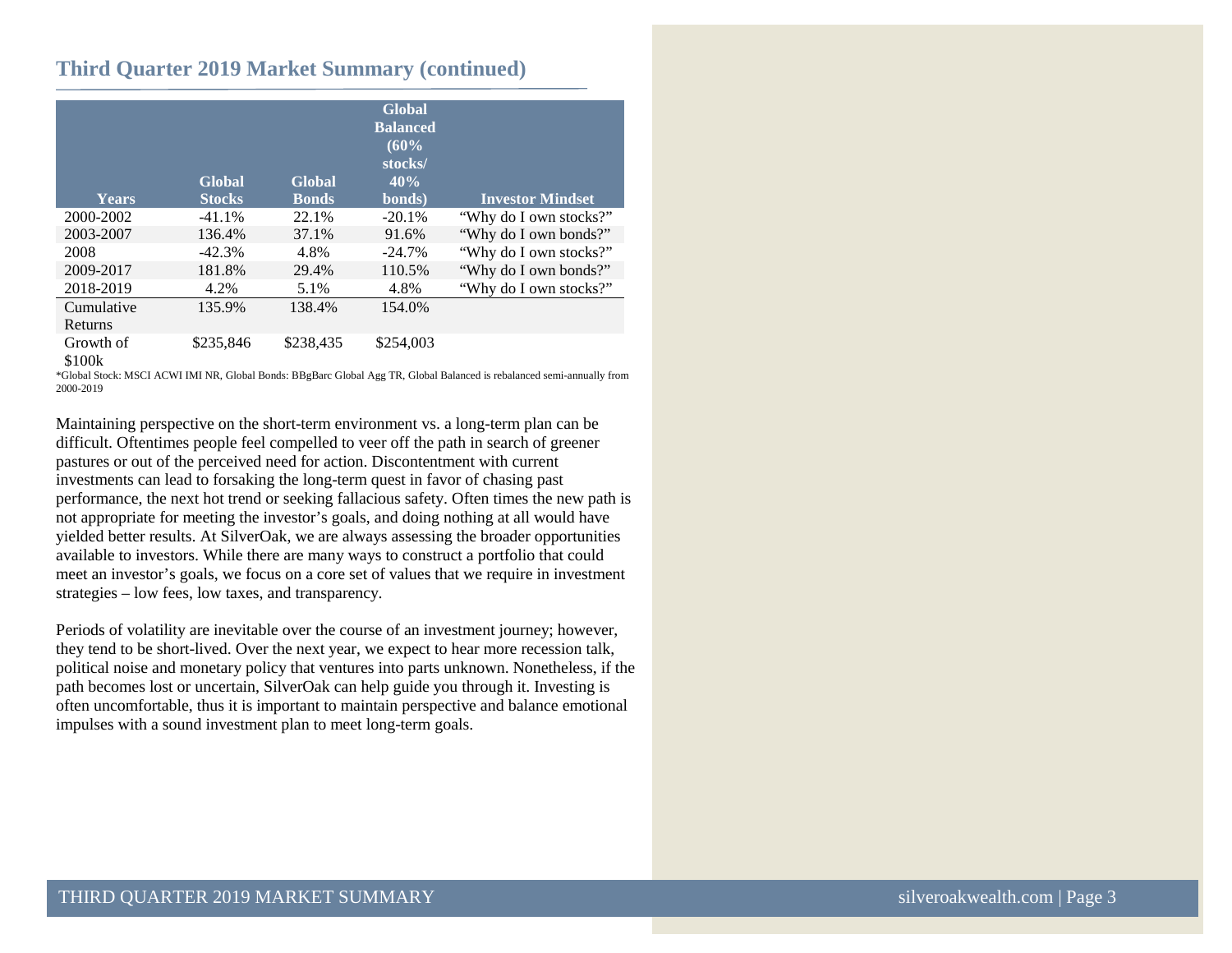# **MACROECONOMICS**

- The Bureau of Economic Analysis released the advanced estimate of third quarter 2019 real GDP, an annual rate increase of 1.9% from the preceding quarter. There was noted weakness in business spending; however, the U.S. consumer showed strong growth.
- The ISM Manufacturing Index continued its trend lower during the quarter, finishing at 47.8 in September down from 51.7 in June. Manufacturing has weakened as U.S. trade negotiations continue to cause uncertainty. Typically, when the ISM Index is above 55 it is bullish and when it is below 45 it is bearish.
- The ISM Non-Manufacturing Index also declined during the quarter, finishing at 52.6 in September which is the lowest reading since 2016.
- In September, the Conference Board Leading Economic Index decreased 0.1% monthover-month to 111.9. The index, which is a composite of leading employment, housing, manufacturing, and market indicators, has remained relatively flat since September 2018. Historically, the index has declined prior to recessions.
- The price of WTI Crude Oil was \$54.09 at the end of September, which is 7.1% lower than \$58.20 at the end of June. The price of Brent Crude Oil ended the quarter at \$60.99, which is 9.7% lower than at the end of June. There was a major distribution in Saudi Arabia's oil production in September; however, it did not have a long-term effect on prices.
- Inflation has remained stable. In September, headline CPI increased 1.7% year-overyear. Core CPI, which does not include food and energy, had a 2.4% increase.

# **CONFIDENCE METRICS**

- The University of Michigan Consumer Sentiment Index final reading for September was 93.2. For the quarter, sentiment was a bit lower than the second quarter; however, it remains at very strong levels.
- The Conference Board's Consumer Confidence Index September reading was 126.3, down from 134.2 in August. Despite the decline, the index level indicates that consumers are optimistic about business and labor market conditions.



#### **University of Michigan Consumer Sentiment Index as of 10/24/19**

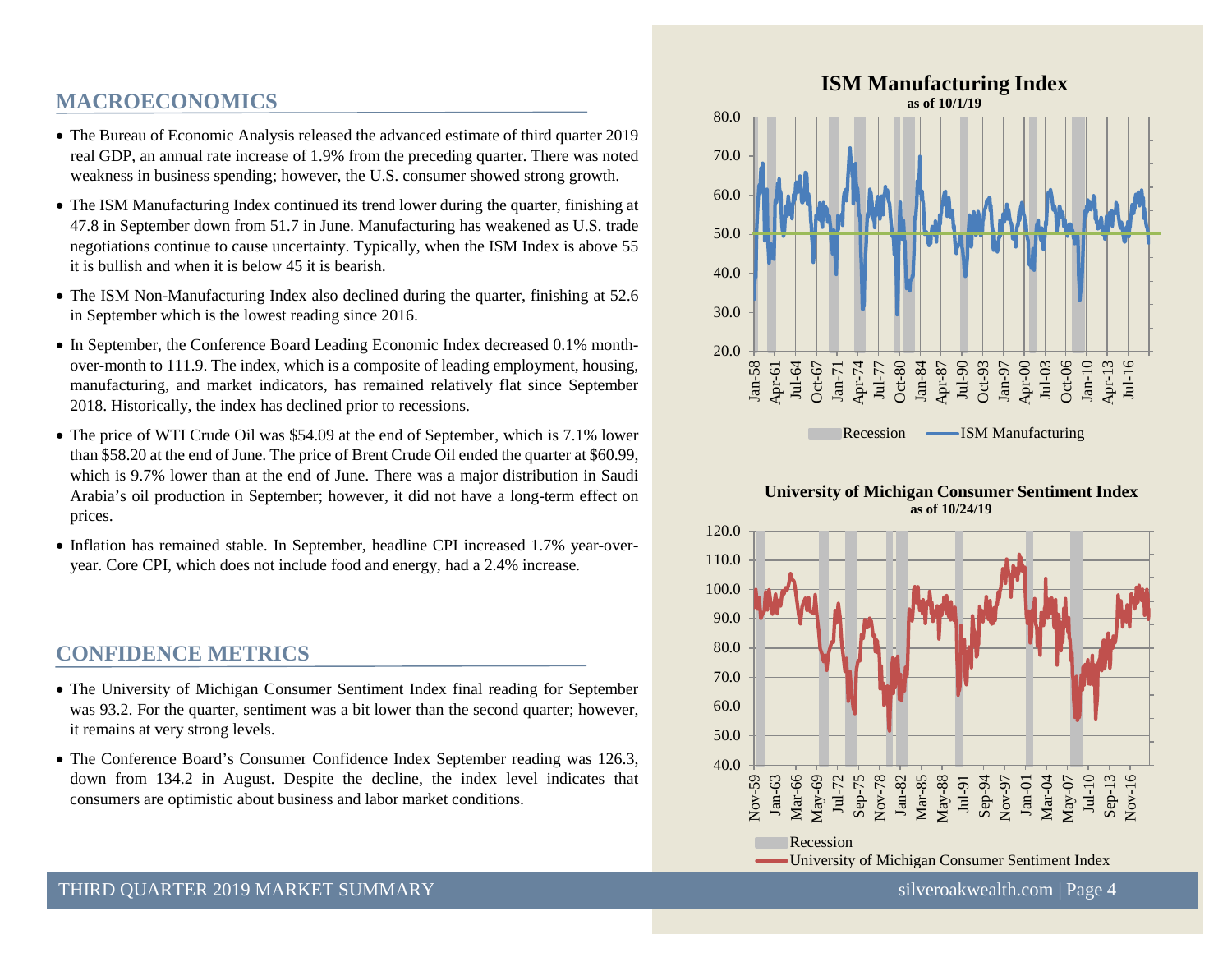# **HOUSING**

- The housing sector continues to soften but is generally positive. Home sales have stalled but home prices continue to rise.
- Preliminary existing home sales increased in the quarter with a monthly average annualized rate of 5.43 million units from 5.29 million units in the second quarter. Unsold home supply remains at low levels.
- The preliminary existing home sale prices for September were 5.9% higher than the levels of one year ago. Prices have been trending up since the beginning of 2012 and reached an all-time high in June.
- New home sales were generally positive during the quarter; however, they have plateaued at these levels since late 2017. It remains to be seen if housing demand gets a pick up from mortgage rates that have fallen over the past few quarters.
- S&P Case-Shiller 20-City Home Price Index (seasonally adjusted) showed home prices rose over 2.1% year-over-year in August. Of the locations in the Index, home prices in San Francisco, Seattle, Phoenix, Las Vegas, and Denver have risen the most since 2011.
- Housing starts were slightly up during the quarter but have generally been flat over the past few years.

# **EMPLOYMENT**

- The labor market has generally been healthy. The job growth rate has slowed, as employers are having difficulty finding workers with the required skills. Wage growth is the strongest it has been in a decade, which could lead to solid consumer spending. Despite a positive labor market, the trend in employment and earnings has shown signs of rolling over given the challenging manufacturing and global trade environment. Employment will be a key area to watch over the next few quarters.
- During the quarter, nonfarm payrolls averaged 157,000 jobs added per month.
- The unemployment rate reduced slightly to 3.5% during the quarter.
- Initial Jobless Claims had been decreasing since 2009 and dipped to lows last seen in 1969; however, claims have flattened over the past year. The low level of initial claims reflects a tight labor market.



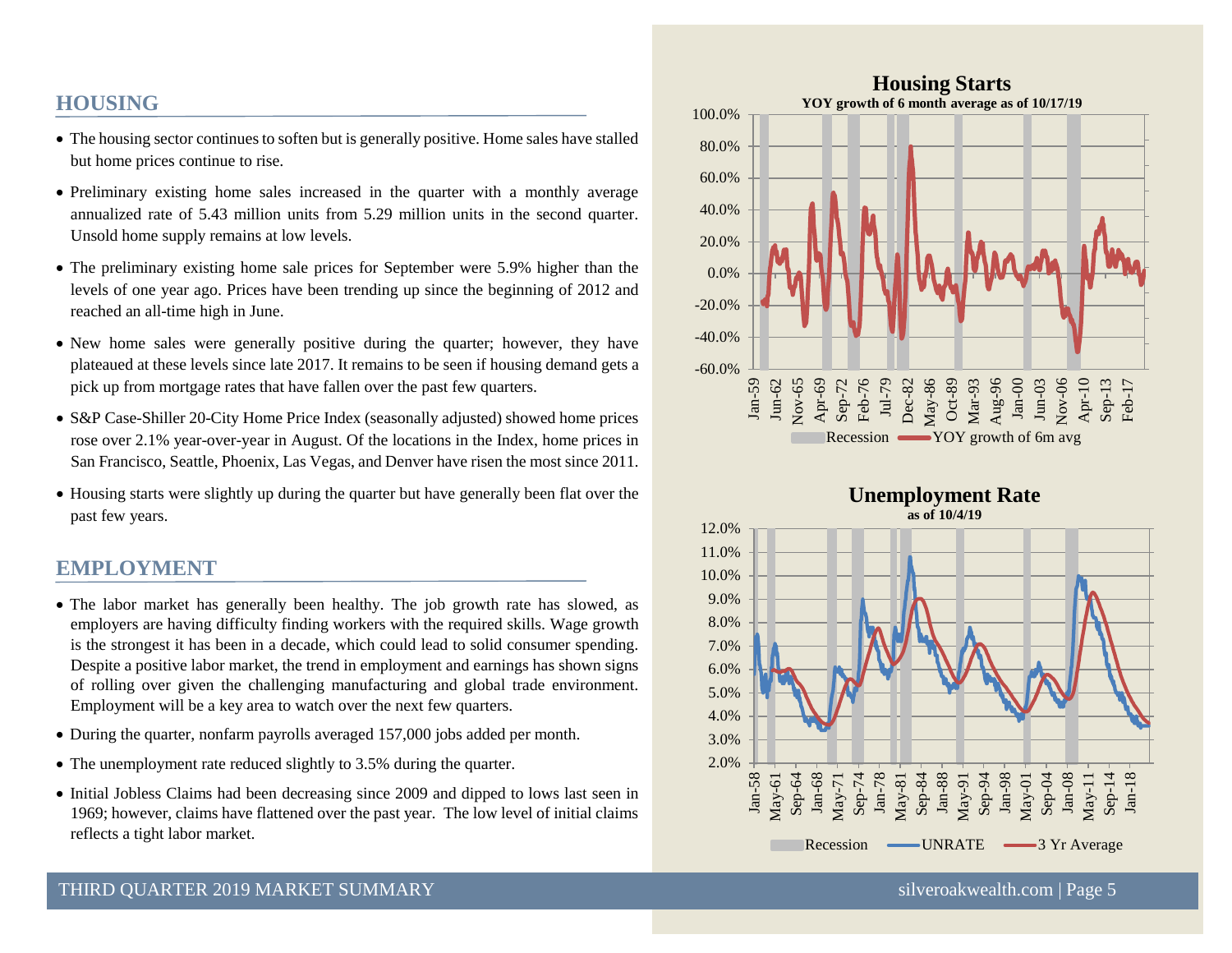## **FED POLICY**

- The Federal Open Market Committee (FOMC) decided to lower the federal funds rate at a target range of 1.75% - 2.00% in their September meeting. The two rate cuts by the Fed in the third quarter were the first since 2008.
- The Fed cited growing global risks, a slowing U.S. economy and subdued inflation as reasons for their increased willingness to support the markets.
- In September, the Fed had to intervene and provide liquidity to the repurchase market, as overnight funding rates temporarily spiked.

#### **FIXED INCOME**

- During the third quarter, U.S. Treasury yields declined across the curve. The short to intermediate-term part of the curve remains inverted. The inversion is highlighting the market's view that the Fed will continue to cut rates over the next year.
- Short-term interest rates are controlled or heavily influenced by central banks, whereas long term interest rates are controlled by market forces and economic growth.
- U.S. interest rates will likely remain range bound for the foreseeable future as low economic growth, weak demographics and central banks will likely keep yields down. Despite limited expected returns, bonds still act as the ballast of a portfolio during times of volatility.









THIRD OUARTER 2019 MARKET SUMMARY SILVERON SILVERO SILVEROAKWEALTHEED SILVEROAKWEALTHEED SILVEROAKWEALTHEED SI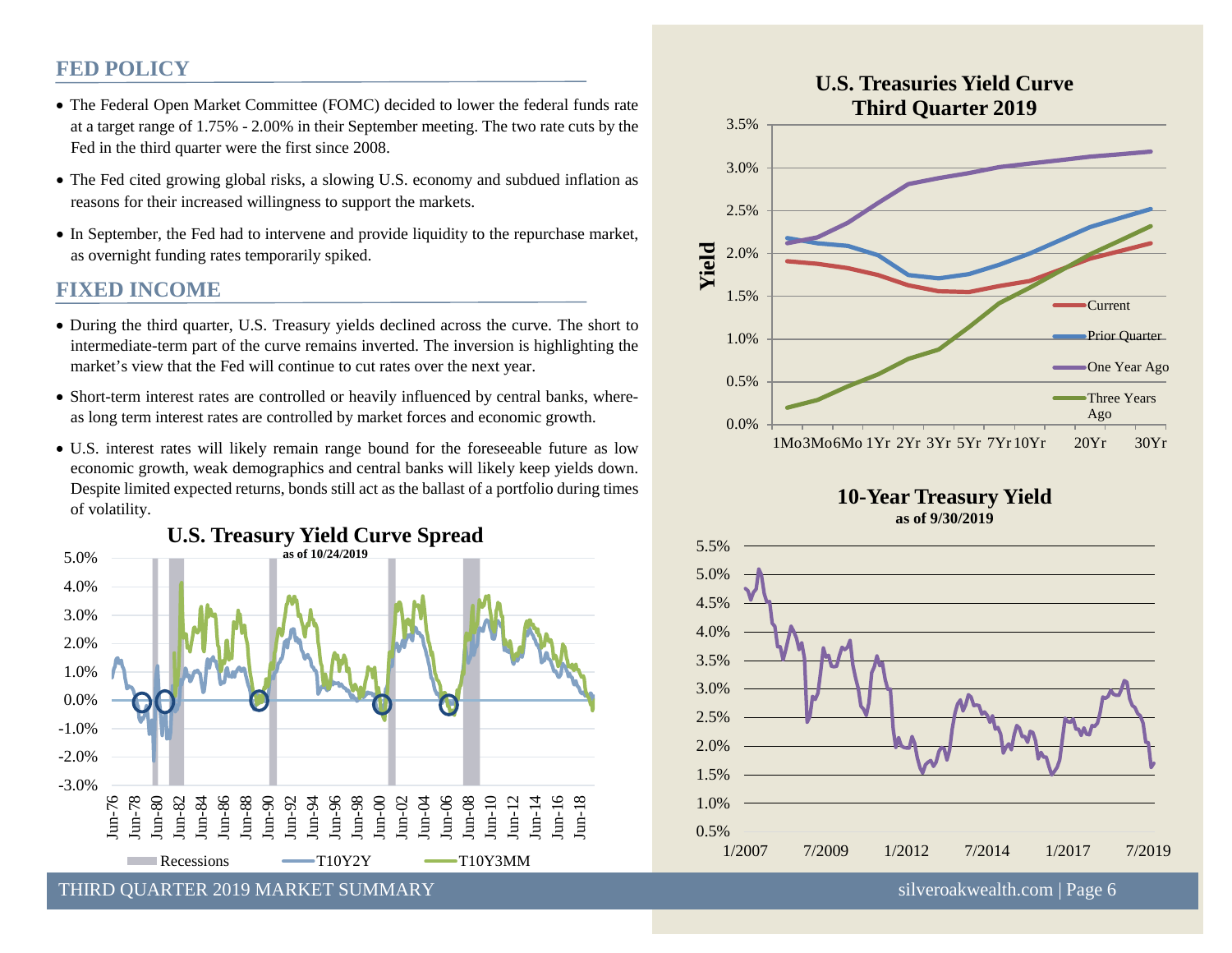#### **FIXED INCOME (continued)**

- Fixed income returns have been impressive year-to-date. During the quarter, the Bloomberg Barclays U.S. Aggregate was up 2.3% as interest rates fell. Over the past year, the Bloomberg Barclays U.S. Aggregate is up 10.3%, which is "equity-like" returns.
- Credit spreads were generally flat during the quarter and remain low as investors continue to seek yield.
- Yields fell globally as well. Ten year German and Japanese bonds are trading at negative rates. Bonds trading with negative interest rates reached \$17T during the quarter.
- Municipals continue to see above average demand while supply remains low; thus, technicals remain supportive.
- Despite investors' willingness to accept greater credit risk, fundamentals in the investment-grade corporate and high-yield sectors remain mixed. There is a high amount of leverage in the system and weakening underwriting; however, defaults remain low and corporate earnings remain strong.



-BAML High Yield Spread

# **Fixed Income Returns Third Quarter 2019**



**Fixed Income Yields Third Quarter 2019**

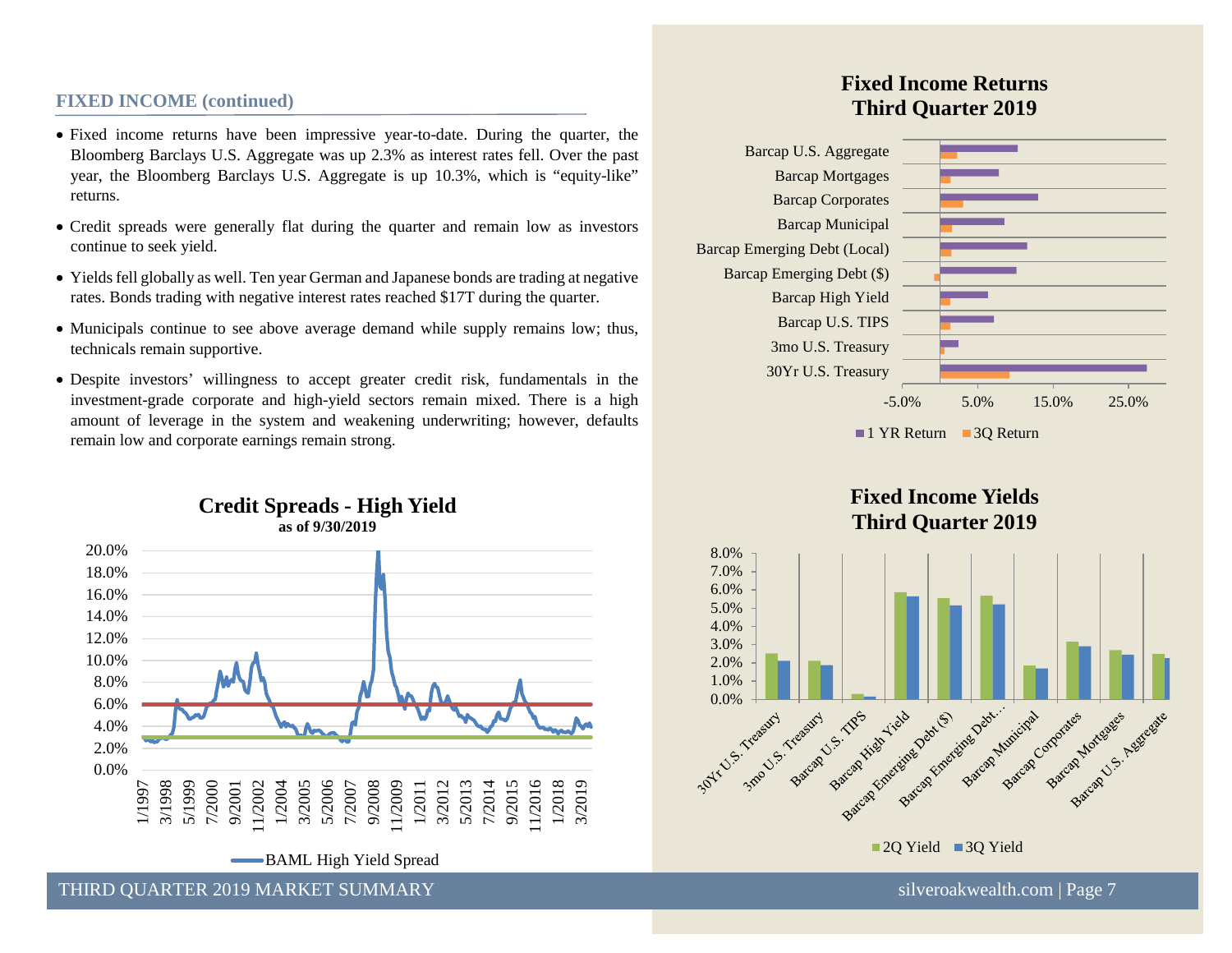#### **EQUITIES**

- There appears to be diverging signals amongst the equity markets and fixed income markets. Equity markets, particularly in the U.S., seem to be more optimistic as evidenced by the S&P 500 ending the quarter near all-time highs while the fixed income markets saw interest rates fall amongst growth concerns.
- Trade was a dominant theme again in the quarter. Volatility picked up and interest rates fell, which caused less cyclically-oriented sectors to perform better.
- Dividend yields among global equity markets are currently higher than intermediate government bonds.
- Internationally, there was no shortage of geopolitical events such as Hong Kong protests, Brexit uncertainty, and increased Middle East tensions.
- A strong U.S. dollar continues to challenge international returns.

# **U.S. Value vs. Growth Relative Equity Performance (as of 9/30/19)**



Russell 1000 Growth TR vs. Russell 1000 Value TR

THIRD OUARTER 2019 MARKET SUMMARY SILVERO AND SILVEROAKWEALTHEED SILVEROAKWEALTHEED SILVEROAKWEALTHEED SILVEROAKWEALTHEED SILVEROAKWEALTHEED SILVEROAKWEALTHEED SILVEROAKWEALTHEED SILVEROAKWEALTHEED SILVEROAKWEALTHEED SILVE

#### **Equity & Fixed Income Market Annual Returns (as of 9/30/2019)**

Barclays US Agg Bond  $SS\&P 500$  MSCI EAFE MSCI EM





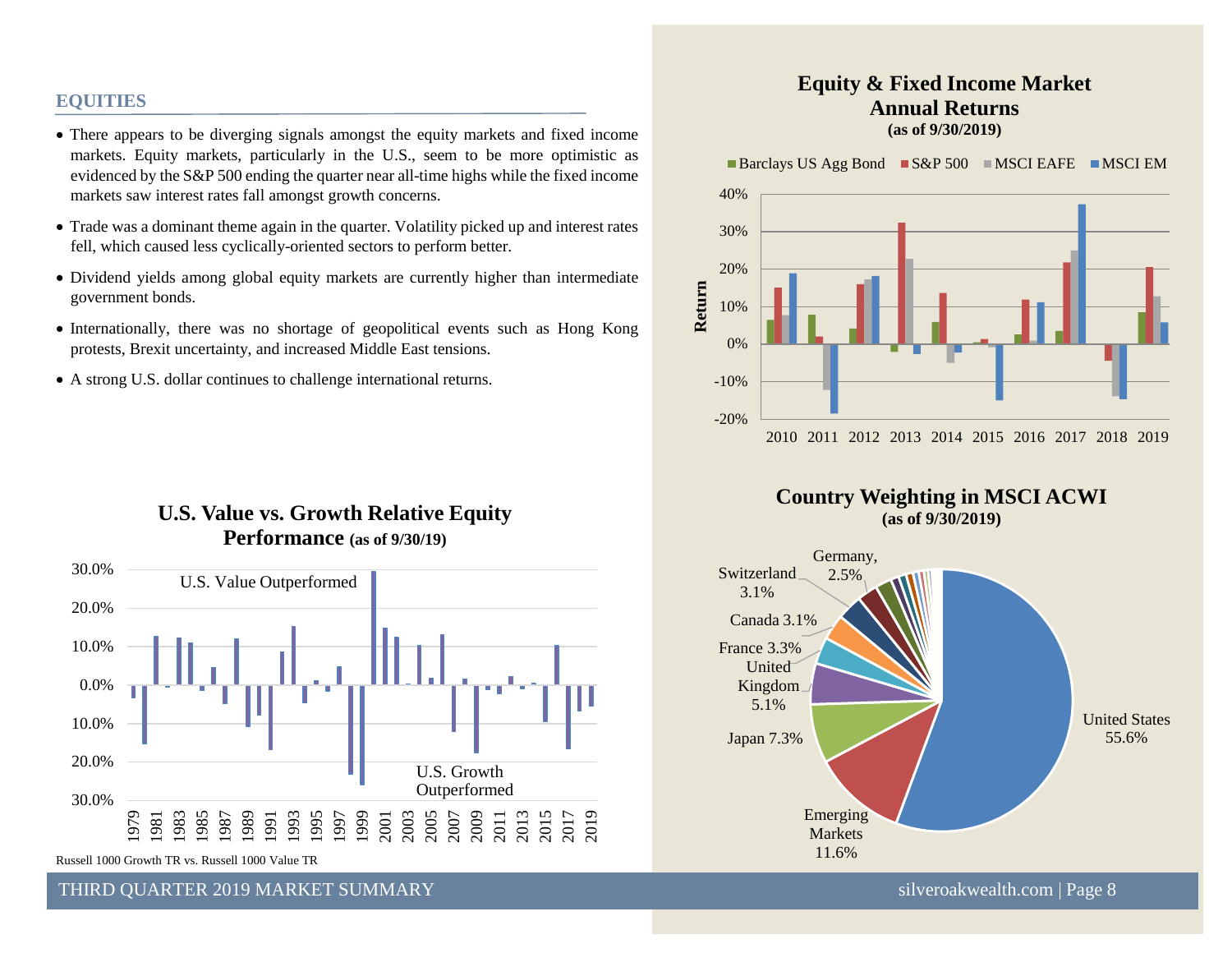#### **DOMESTIC EQUITIES**

- The Russell 1000 Index, comprised of large and mid-capitalization stocks, posted a total return of 1.4% during the third quarter. On a year-over-year basis, the Russell 1000 Index has increased 3.9%.
- Small capitalization stocks, as represented by the Russell 2000 Index, declined 2.4% during the third quarter. On a year-over-year basis, the index has decreased 8.9%.
- Corporate operating earnings in the second quarter 2019 were higher than the previous year. Estimates for 2020 show double-digit EPS growth; however, forecasts continue to be lowered. Operating profit margins remain strong, though margins could be challenged by higher wages or the potential for higher corporate tax rates.
- U.S. equity forward P/E multiples and trailing P/E multiples are above historical averages.

| <b>Third Quarter 2019 Returns</b> |          |         |          |  |  |  |
|-----------------------------------|----------|---------|----------|--|--|--|
|                                   | Value    | Core    | Growth   |  |  |  |
| <b>Mega Cap</b>                   |          | 1.7%    |          |  |  |  |
| <b>Large Cap</b>                  | 1.4%     | 1.4%    | 1.5%     |  |  |  |
| <b>Mid Cap</b>                    | 1.2%     | 0.5%    | $-0.7\%$ |  |  |  |
| <b>Small Cap</b>                  | $-0.6%$  | $-2.4%$ | $-4.2%$  |  |  |  |
| <b>Micro Cap</b>                  | $-2.0\%$ | $-5.5%$ | $-10.1%$ |  |  |  |

#### **U.S. Equity Market Returns by Major Sector (Securities in S&P 500, Third Quarter 2019)**





#### THIRD OUARTER 2019 MARKET SUMMARY SALL SERVICE SINGLE SUMMARY SILVEROAKWEALTHEED STATES SILVEROAKWEALTHEED STA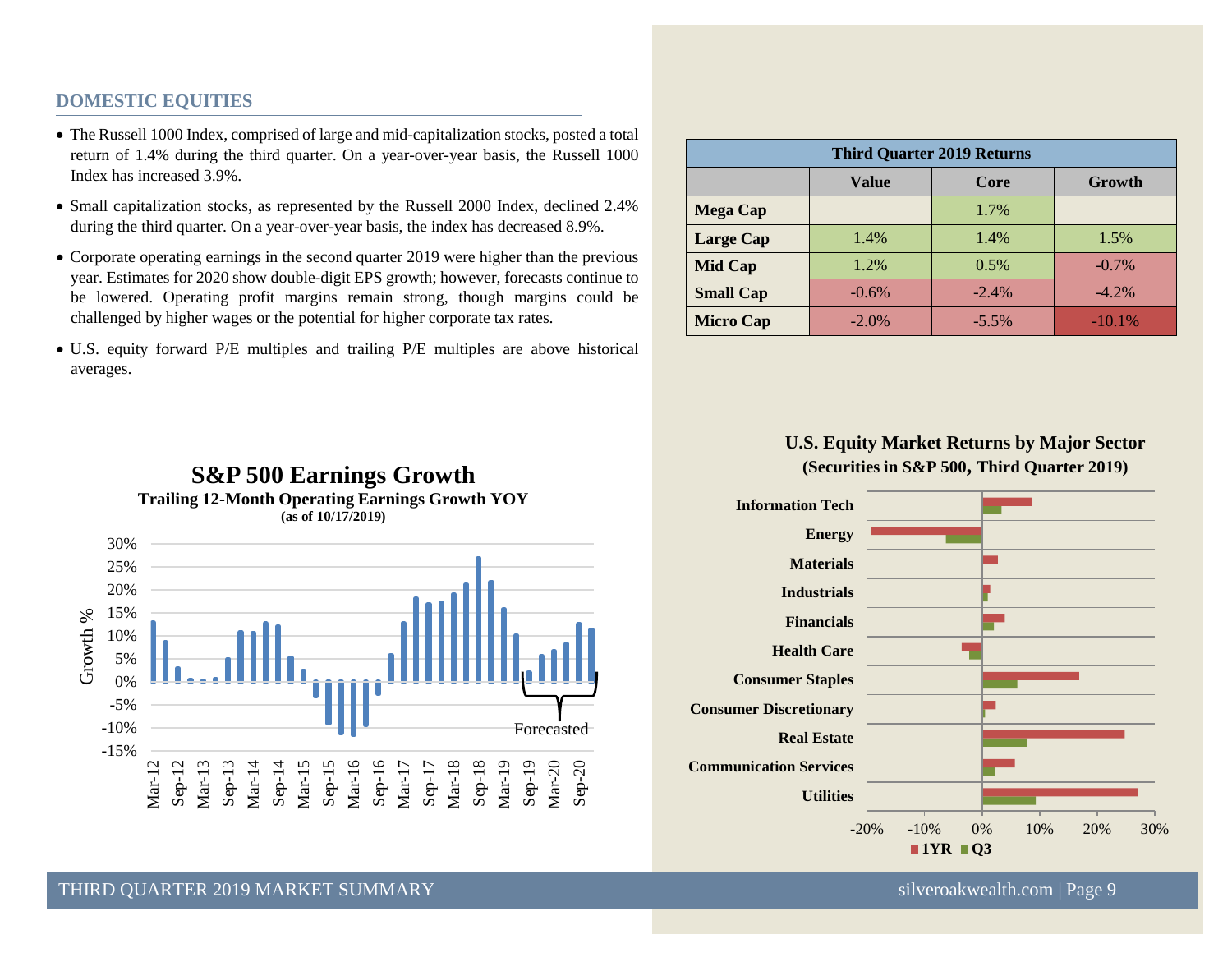#### **INTERNATIONAL EQUITIES**

- Developed international stocks, as represented by the MSCI EAFE, were down 1.1% during the quarter. On a year-over-year basis, the EAFE is down 1.3%, performing worse than U.S. domestic equities.
- Emerging market stocks underperformed developed markets during the third quarter as the MSCI Emerging Markets Index decreased 4.3%.
- Global growth continues to weaken, especially in the manufacturing sectors as trade issues continue. This has disproportionately affected exporting countries like Germany, Japan and Korea. The European Central Bank restarted quantitative easing and changed certain policies in an effort to be more accommodative and to try and stimulate their economy.
- Emerging market corporate earnings estimates have come down considerably since the beginning of the year, thus creating a more manageable hurdle to overcome.

#### **U.S. vs. International Equity Performance (as of 9/30/19)**



S&P 500 TR vs. MSCI EAFE NR

#### THIRD OUARTER 2019 MARKET SUMMARY SILVERSET SUMMARY SILVERSET SOMETIME SILVERSET SILVERSET SUMMARY

# **Non-U.S. Equity Market Returns Third Quarter 2019**